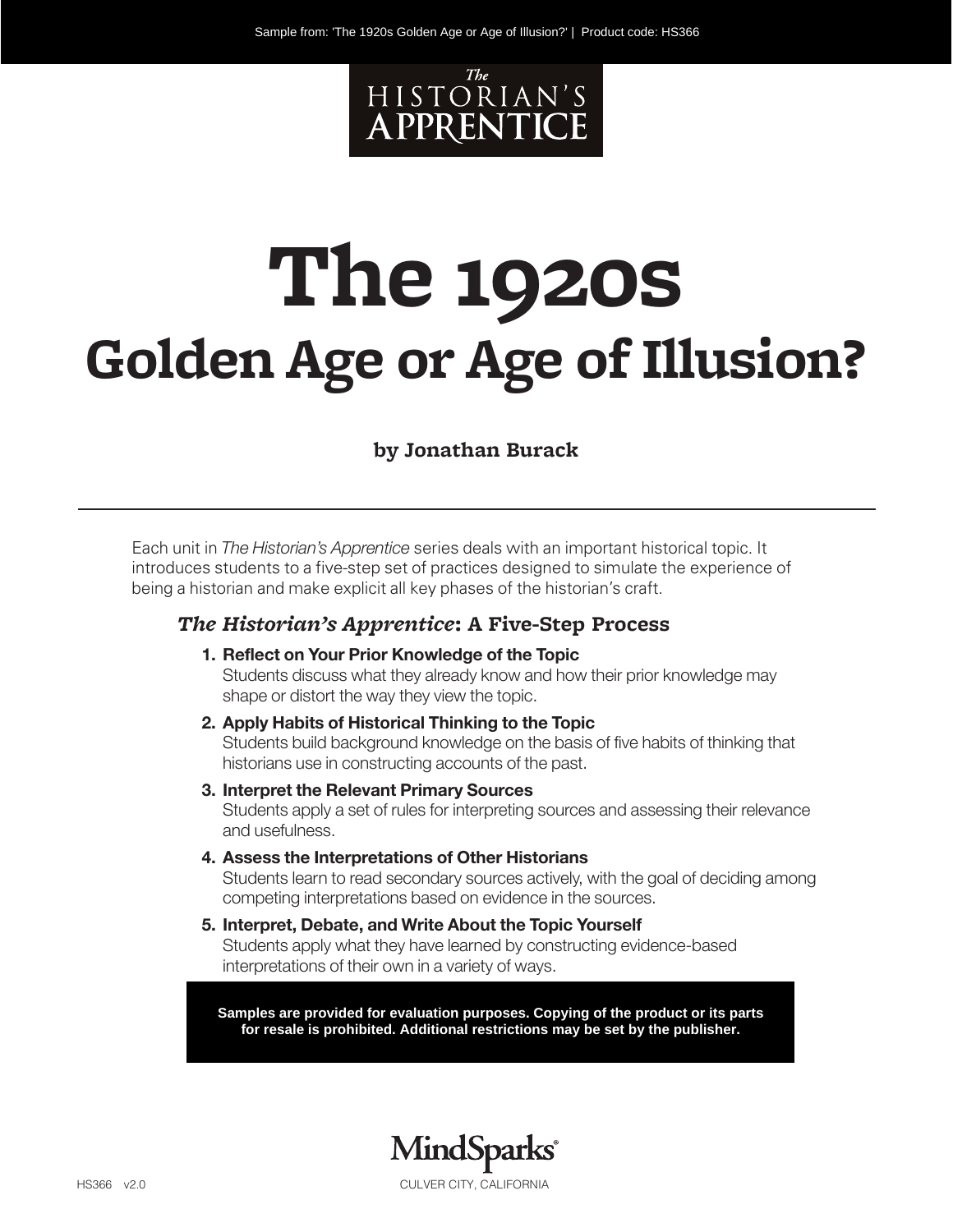

©2009 MindSparks, a division of Social Studies School Service All rights reserved

Printed in the United States of America

MindSparks 10200 Jefferson Boulevard., P.O. Box 802 Culver City, CA 90232-0802 United States of America

(310) 839-2436 (800) 421-4246

http://mindsparks.com access@mindsparks.com

Only those pages intended for student use as handouts may be reproduced by the teacher who has purchased this volume. No part of this publication may be reproduced, stored in a retrieval system, or transmitted, in any form or by any means—electronic, mechanical, photocopying, recording—without prior written permission from the publisher.

ISBN: 978-1-57596-291-7 Product Code: HS366 v2.0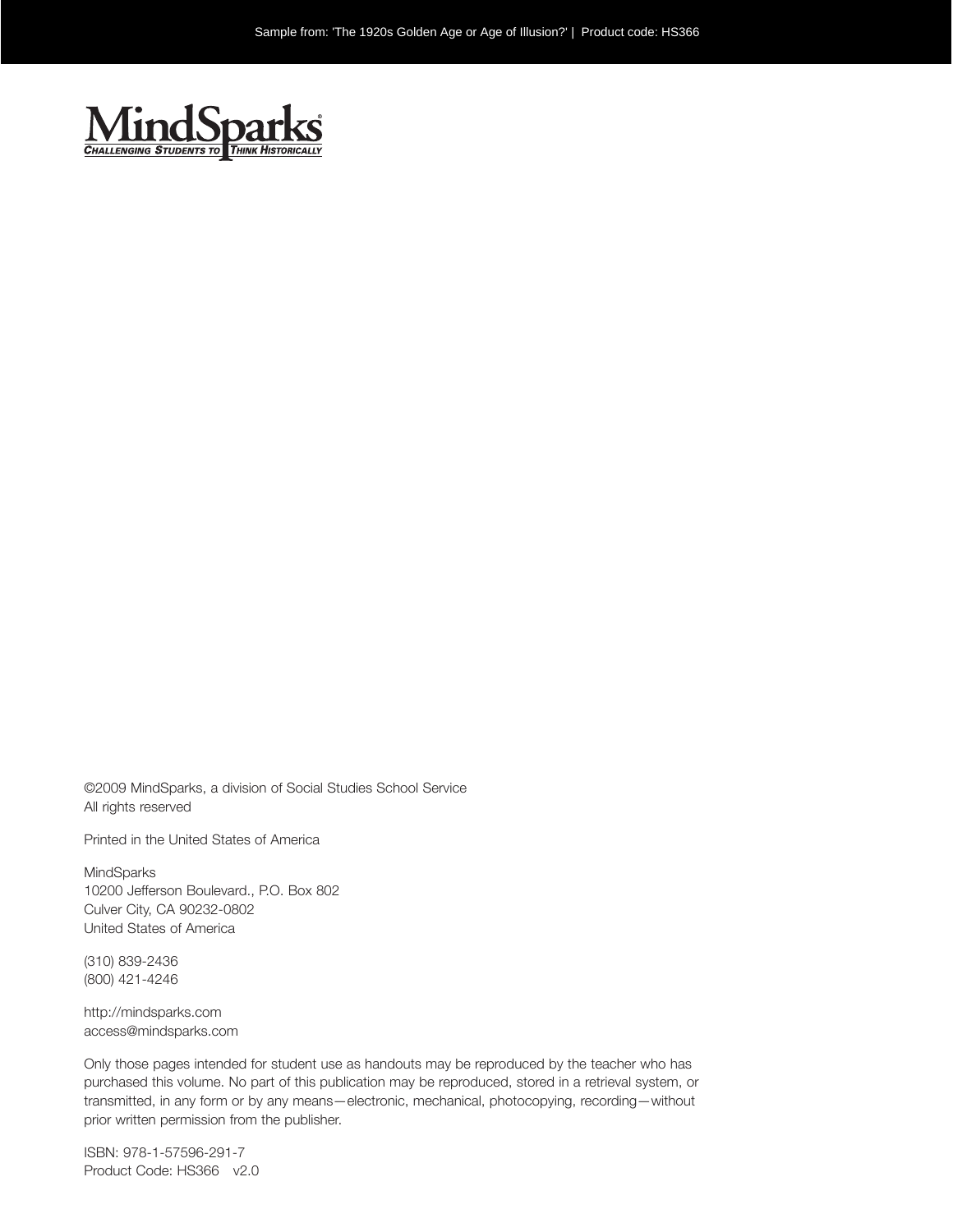## **Teacher Introduction**

## *Teaching the Historian's Craft*

The goal of *The Historian's Apprentice* units is to expose students in a manageable way to the complex processes by which historians practice their craft. By modeling what historians do, students will practice the full range of skills that make history the unique and uniquely valuable challenge that it is.

Modeling the historian's craft is not the same as being a historian—something few students will become. Therefore, a scaffolding is provided here to help students master historical content in a way that will be manageable and useful to them.

Historical thinking is not a simple matter of reciting one fact after another, or even of mastering a single, authoritative account. It is disciplined by evidence, and it is a quest for truth; yet, historians usually try to

clarify complex realities and make tentative judgments, not to draw final conclusions. In doing so, they wrestle with imperfect sets of evidence (the primary sources), detect multiple meanings embedded in those sources, and take into account varying interpretations by other historians. They also recognize how wide a divide separates the present from earlier times. Hence, they work hard to avoid presentmindedness and to achieve empathy with people who were vastly different from us.

In their actual practice, historians are masters of the cautious, qualified conclusion. Yet they engage, use their imaginations, and debate with vigor. It is this spirit and these habits of craft that *The Historian's Apprentice* seeks to instill in students.

## *The Historian's Apprentice: Five-Steps in Four Parts*

*The Historian's Apprentice* is a five-step process. However, the materials presented here are organized into four parts. Part I deals with the first two of the five steps of the process. Each of the other three parts then deals with one step in the process. Here is a summary of the four parts into which the materials are organized:

- **Teacher Introduction.** Includes suggested day-by-day sequences for using these materials, including options for using the PowerPoint presentations. One sequence is designed for younger students and supplies a page of vocabulary definitions.
- **Part 1.** A student warm-up activity, an introductory essay, a handout detailing a set of habits of historical thinking, and two PowerPoint presentations (*Five Habits of Historical Thinking* and *The 1920s: Golden Age or Age of Illusion?*). Part 1 (including the PowerPoints) deals with *The Historian's Apprentice* Steps 1 and 2.
- **Part 2.** A checklist for analyzing primary sources, several primary sources, and worksheets for analyzing them. Part 2 deals with *The Historian's Apprentice* Step 3.
- **Part 3.** Two secondary source passages and two student activities analyzing those passages. Part 3 deals with *The Historian's Apprentice* Step 4.
- **Part 4.** Two optional follow-up activities enabling students to write about and/or debate their own interpretations of the topic. Part 4 deals with *The Historian's Apprentice* Step 5.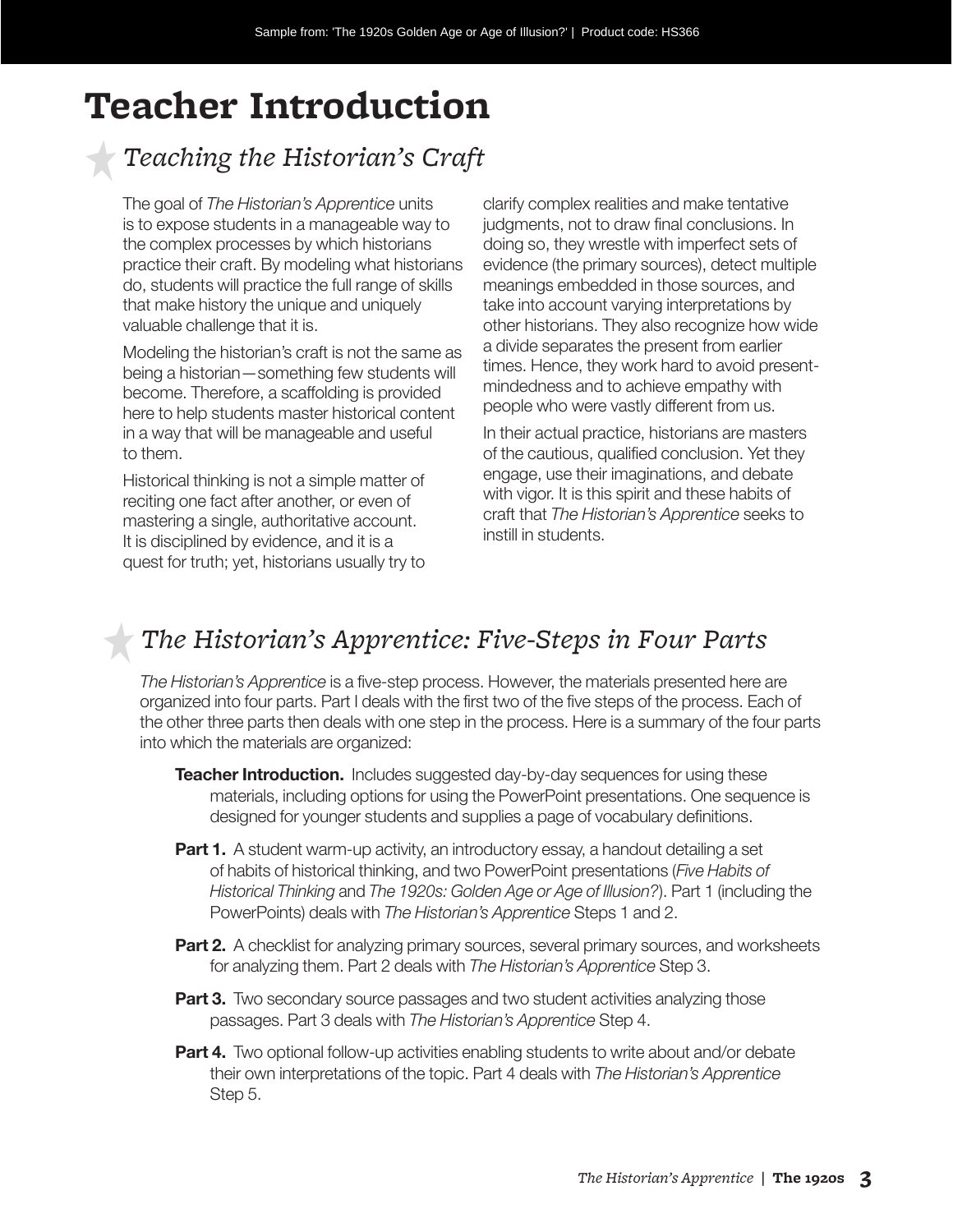#### *Teacher* **INTRODUCTION**

## *Suggested Five-Day Sequence*

Below is one possible way to use this *Historian's Apprentice* unit. Tasks are listed day by day in a sequence taking five class periods, with some homework and some optional follow-up activities.

**PowerPoint Presentation:** *Five Habits of Historical Thinking.* This presentation comes with each *Historian's Apprentice* unit. If you have used it before with other units, you need not do so again. If you decide to use it, incorporate it into the **Day 1** activities. In either case, give students the "Five Habits of Historical Thinking" handout for future reference. Those "five habits" are as follows:

- History Is Not the Past Itself
- The Detective Model: Problem, Evidence, Interpretation
- Time, Change, and Continuity
- Cause and Effect
- As They Saw It: Grasping Past Points of View

**Warm-Up Activity. Homework assignment:** Students do the *Warm-Up Activity*. This activity explores students' memories and personal experiences shaping their understanding of the topic.

**Day 1:** Discuss the *Warm-Up Activity*, then either have students read or review the "Five Habits of Historical Thinking" handout, or use the *Five Habits* PowerPoint presentation.

**Homework assignment:** Students read the background essay "The 1920s: How Good Were the Good Times?"

**Day 2:** Use the second PowerPoint presentation, *The 1920s: Golden Age or Age of Illusion?,* to provide an overview of the topic for this lesson. The presentation applies the Five Habits of Historical Thinking to this topic. Do the two activities embedded in the presentation.

**Homework assignment:** Students read the "Interpreting Primary Sources Checklist." The checklist teaches a systematic way to handle sources:

- Sourcing
- Contextualizing
- Interpreting meanings
- Point of view
- Corroborating sources
- **Day 3:** In class, students study some of the ten primary source documents and complete "Source Analysis" worksheets on them. They use their notes to discuss these sources. (Worksheet questions are all based on the concepts on the "Interpreting Primary Sources Checklist.")
- **Day 4:** In class, students complete the remaining "Source Analysis" worksheets and use their notes to discuss these sources. Take some time to briefly discuss the two secondary source passages students will analyze next.

**Homework assignment:** Student read these two secondary source passages.

- **Day 5:** In class, students do the two "Secondary Sources" activities and discuss them. These activities ask them to analyze the two secondary source passages using four criteria:
	- Clear focus on a problem or question
	- Position or point of view
	- Use of evidence or sources
	- Awareness of alternative explanations

**Follow-Up Activities** (optional, at teacher's discretion).

Do as preferred: the DBQ Essay Assignment and/or the Structured Debate.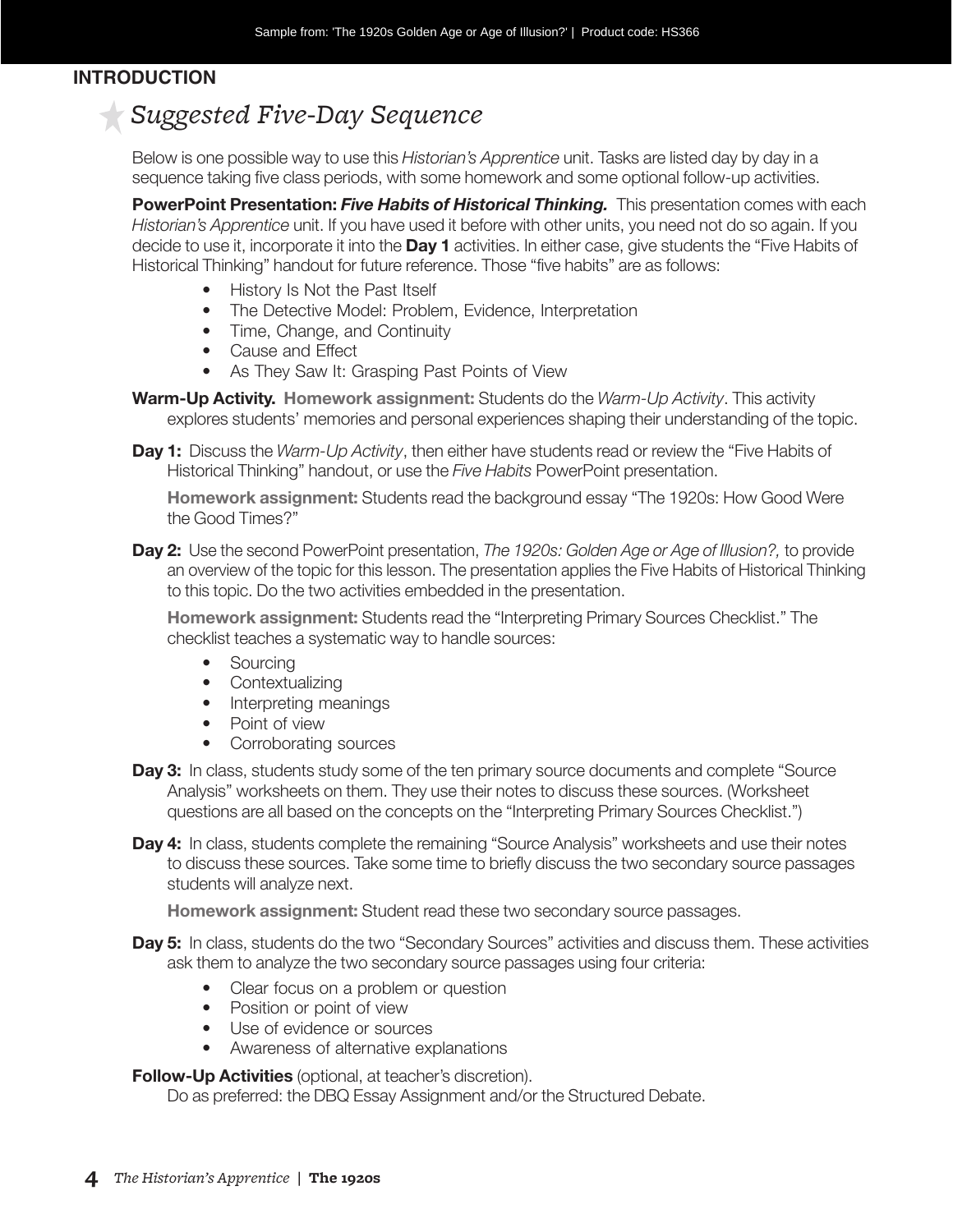#### *Teacher*  **INTRODUCTION**

## *Suggested Three-Day Sequence*

If you have less time to devote to this lesson, here is a suggested shorter sequence. The sequence does not include the PowerPoint presentation *Five Habits of Historical Thinking*. This presentation is included with each *Historian's Apprentice* unit. If you have never used it with your class, you may want to do so before following this three-day sequence.

The three-day sequence leaves out a few activities from the five-day sequence. It also suggests that you use only seven key primary sources. However, it still walks students through the steps of the *Historian's Apprentice* approach: clarifying background knowledge, analyzing primary sources, comparing secondary sources, and debating or writing about the topic.

- **Warm-Up Activity. Homework assignment:** Ask students to read or review the "Five Habits of Historical Thinking" handout and read the background essay "The 1920s: How Good Were the Good Times?"
- **Day 1:** Use the PowerPoint presentation *The 1920s: Golden Age or Age of Illusion?* It provides an overview of the topic for this lesson by applying the Five Habits of Historical Thinking to it. Do the two activities embedded in the presentation.

**Homework assignment:** Students read or review the "Interpreting Primary Sources Checklist." The checklist teaches a systematic way to handle sources.

**Day 2:** In class, students study some of the ten primary source documents and complete "Source Analysis" worksheets on them. They then use their notes to discuss these sources. Documents 1, 4, 6, 7, 8, 9, and 10 are suggested.

You may wish to make your own choices of primary sources. Use your judgment in deciding how many of them your students can effectively analyze in a single class period.

**Homework assignment:** Student read the two secondary source passages.

- **Day 3:** In class, students do the two "Secondary Sources" activities and discuss them. These activities ask them to analyze the two secondary source passages using four criteria.
- **Follow-Up Activities** (optional, at teacher's discretion):

Do as preferred: the DBQ Essay Assignment and/or the Structured Debate.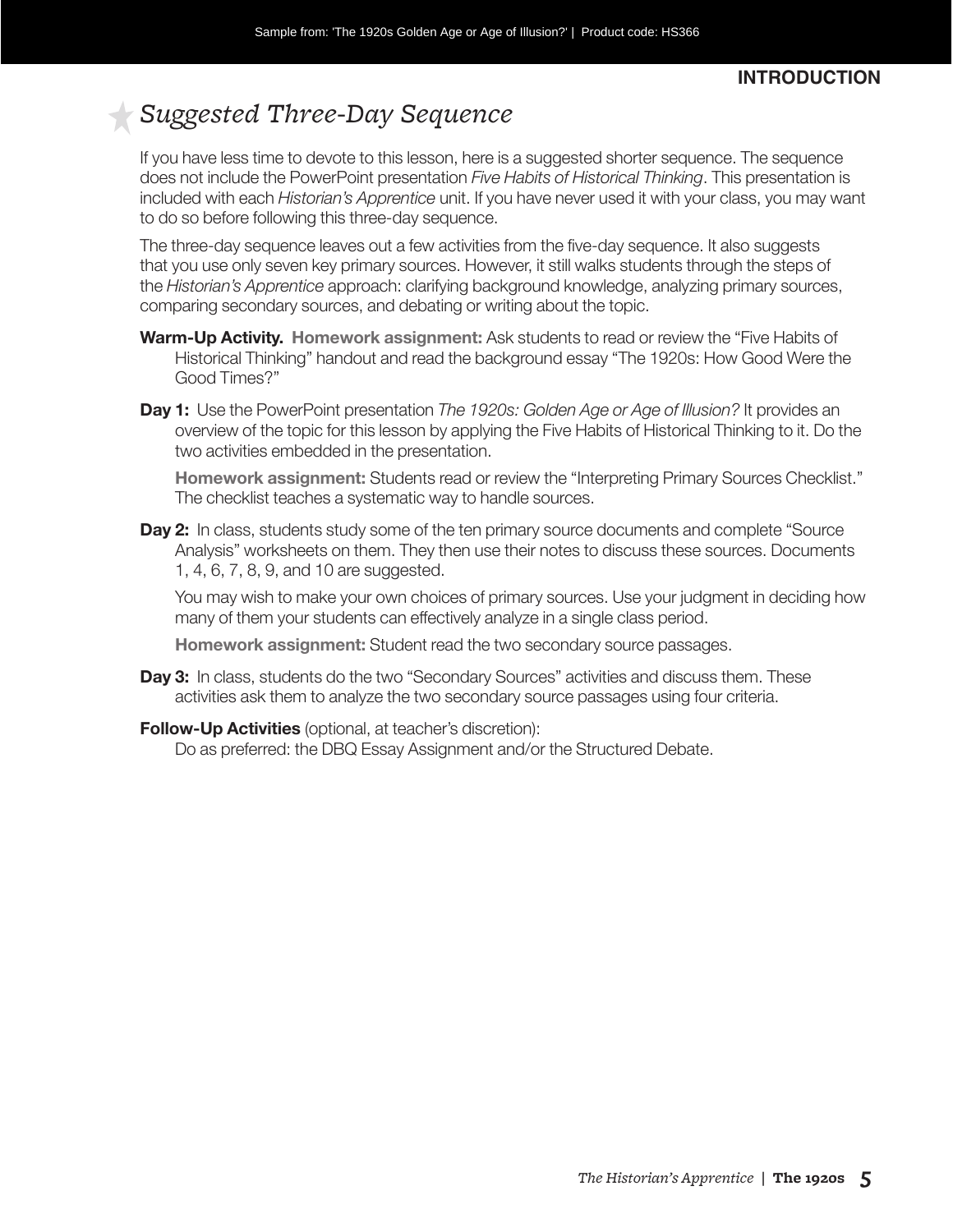#### *Teacher* **INTRODUCTION**

## *Suggestions for Use with Younger Students*

For younger students, parts of this lesson may prove challenging. If you feel your students need a somewhat more manageable path through the material, see the suggested sequence below.

If you want to use the *Five Habits of Historical Thinking* PowerPoint presentation, this sequence takes four class periods. If you do not use this PowerPoint, you can combine **Day 1** and **Day 2** and keep the sequence to just three days. We suggest using seven primary sources only. The ones listed for **Day 3** are less demanding in terms of vocabulary and conceptual complexity. For **Day 4**, we provide some simpler DBQs for the follow-up activities.

**Vocabulary:** A list of vocabulary terms in the sources and the introductory essay is provided on page 7 of this booklet. You may wish to hand this sheet out as a reading reference, you could make flashcards out of some of the terms, or you might ask each of several small groups to use the vocabulary sheet to explain terms found in one source to the rest of the class.

#### **SUGGESTED FOUR-DAY SEQUENCE**

- **Warm-Up Activity. Homework assignment:** Students do the Warm-Up Activity. This activity explores students' memories and personal experiences shaping their understanding of the topic.
- **Day 1:** Discuss the Warm-Up Activity. Show the *Five Habits of Historical Thinking* PowerPoint presentation (unless you have used it before and/or you do not think it is needed now). If you do not use this PowerPoint presentation, give students the "Five Habits of Historical Thinking" handout and discuss it with them.

**Homework assignment:** Ask students to read the background essay "The 1920s: How Good Were the Good Times?"

**Day 2:** Use the PowerPoint presentation *The 1920s: Golden Age or Age of Illusion?* This introduces the topic for the lesson by applying the Five Habits of Historical Thinking to it. Do the two activities embedded in the presentation.

**Homework assignment:** Students read or review the "Interpreting Primary Sources Checklist." The checklist offers a systematic way to handle sources.

**Day 3:** Discuss the "Interpreting Primary Sources Checklist" and talk through one primary source document in order to illustrate the meaning of the concepts on the checklist. Next, have students complete "Source Analysis" worksheets after studying primary source documents 1, 2, 3, 4, 6, and 7.

**Homework assignment:** Students read the two secondary source passages.

- **Day 4:** Students do *only* "Secondary Sources: Activity 2" and discuss it. This activity asks them to choose the two primary sources that best back up each secondary source passage.
- **Follow-Up Activities** (optional, at teacher's discretion):

Do as preferred: the DBQ Essay Assignment and/or the Structured Debate.

Here are some alternative DBQs tailored to the six primary sources recommended here:

**Why do you think the 1920s are often called "The Roaring Twenties"? Do you think they deserve this label? Why or why not?** 

**"The prosperity of the 1920s was wide and deep. It is not fair to see it as a period in which the rich had a great time while everyone else struggled." Explain why you do or do not agree with this statement.**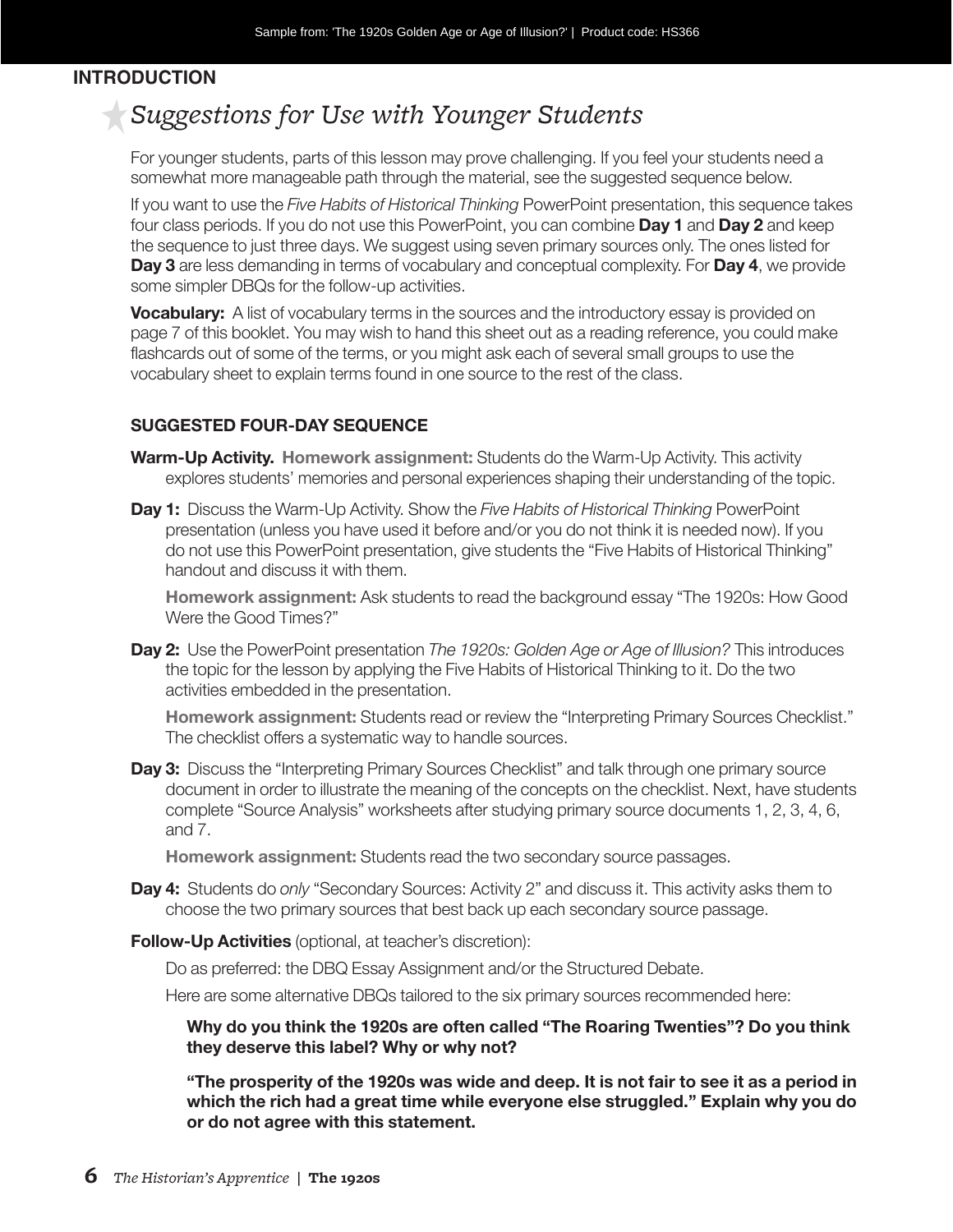#### **Vocabulary: The Introductory Essay**

- **contradictory:** Describes a statement or situation for which one part cannot be true if the other part is true
- **conventional:** Following custom; not original
- **cosmopolitan:** Polished and aware of worldwide trends; not parochial or local in awareness
- **demonize:** To characterize someone or something as horrible or evil
- **deport:** To order or force out of a country
- **ethnic:** Relating to groups classed by national, religious, linguistic, or other cultural background factors
- **evangelical:** A religious spirit stressing a need to seek salvation through a personal conversion experience
- **evolution:** In this case, the theory that living species slowly evolve or change into new species
- **fundamentalism:** In this case, strict religious beliefs stressing a literal interpretation of the Bible
- **Great Depression:** The time of economic collapse and high unemployment in the 1930s
- **Prohibition:** Name for the effort to ban the sale of alcoholic beverages, which was in effect in the 1920s
- **satirical:** A bitter kind of wit expressing sarcasm or ridicule.
- **secular:** Having to do with worldly concerns; not in any way religious or clerical
- **speakeasy:** An establishment where illegal alcoholic beverages could be purchased during Prohibition
- **speculation:** In this case, wildly optimistic buying of stocks, often on credit
- **"talkies":** Name for the first movies with sound tracks (commercial talkies first appeared in the 1920s)
- **utility:** In this case, a business that provides certain services (water, electricity) to a large area
- **Victorian:** In this case, a term for stuffy or old-fashioned ideas, art, or taste (as if from the time of Queen Victoria)

#### **Vocabulary: The Primary Sources**

- **conducive:** Tending to promote or assist, or ease the way
- **disseminate:** Spread or distribute
- **dissension:** Sharp disagreement
- **hypocrite:** Someone who falsely tries to act or appear to be other than what they are
- **indiscriminate:** Unrestrained or not making careful distinctions
- **Ku Klux Klan:** A secret American society actively hostile to African Americans and other ethnic or religious groups
- **omnipresence:** State of being in all places at all times
- **paternalistic:** Managing others in the manner of a kindly but also at times intrusive father
- **phenomenon:** Any fact, object or event; often used to desribe rare or unusual facts or events
- **proletariat:** Industrial wage workers
- **remuneration:** Pay or compensation for work

#### **Vocabulary: The Secondary Sources**

- **aberration:** A departure from the norm; something unsound or not normal
- **diversion:** Something that draws attention away from something else
- **distort:** To alter something or twist its meaning or appearance from what is normal or natural
- **maldistribution:** An undesirable or unfair distribution of something
- **predicament:** A very difficult or confusing situation
- **privation:** state of being deprived
- **mortgage:** A claim on property as security for a loan
- **substantiate:** Prove
- **tariff:** A tax or fee charged on imported goods

*Vocabulary*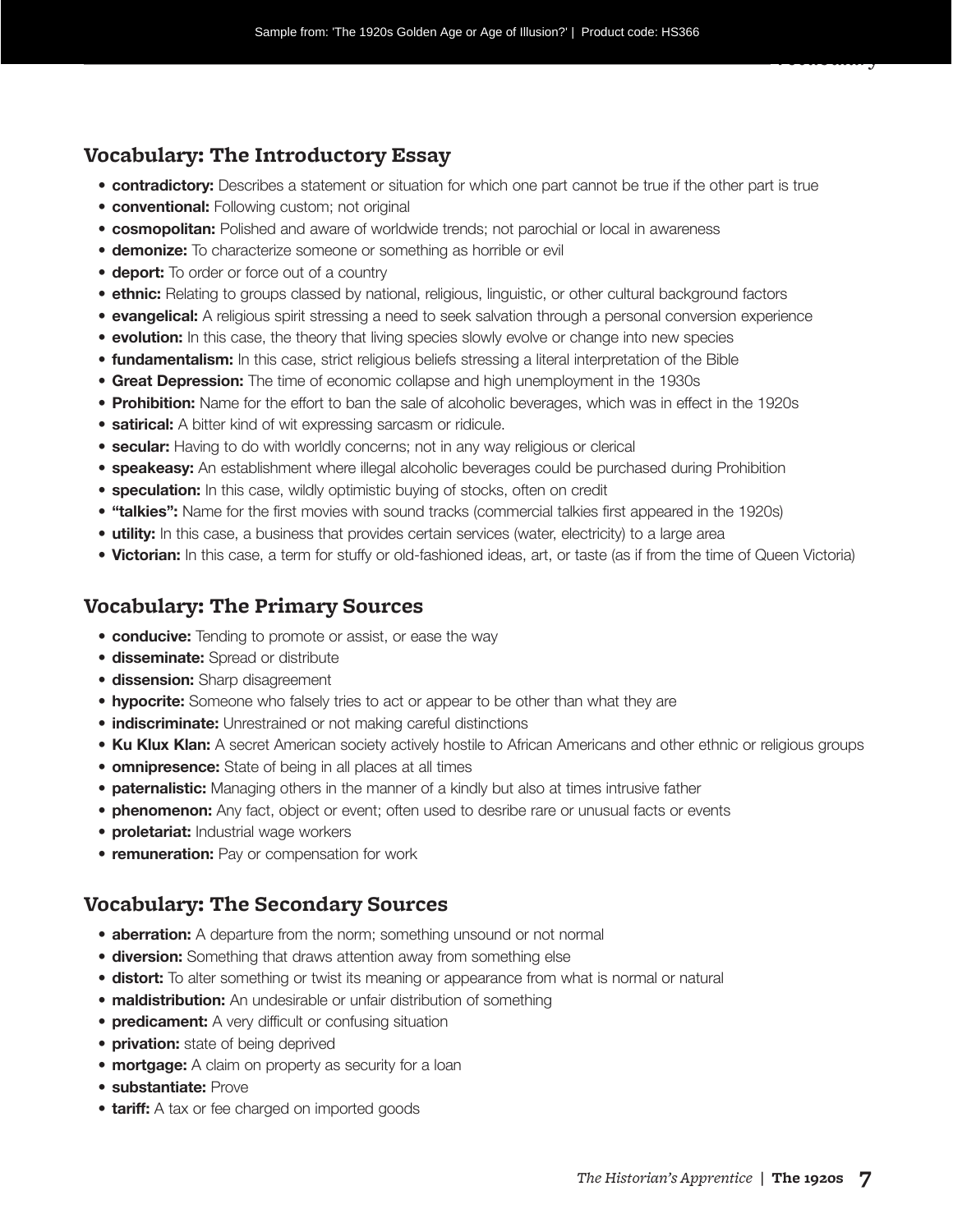#### *Teacher* **INTRODUCTION**

## **Part 1: The 1920s—Providing the Context**

**Note to the teacher:** The next pages provide materials meant to help students better understand and evaluate the 1920s. The materials also seek to teach students the Five Habits of Historical Thinking.

This section includes the following:

#### • **PowerPoint presentation: The Five Habits of Historical Thinking**

This presentation illustrates five habits of thought or modes of analysis that guide historians as they construct their secondary accounts of a topic. These Five Habits are not about skills used in analyzing primary sources. (Those are dealt with more explicitly in a handout in the next section.) These Five Habits are meant to help students see history as a way of thinking, not as the memorizing of disparate facts and pre-digested conclusions. The PowerPoint uses several historical episodes as examples to illustrate the Five Habits. In two places, it pauses to ask students to do a simple activity applying one of the habits to some of their own life experiences.

If you have used this PowerPoint with other *Historian's Apprentice* units, you may not need to use it again here.

#### • **Handout: "The Five Habits of Historical Thinking"**

This handout supplements the PowerPoint presentation. It is meant as a reference for students to use as needed. If you have used other *Historian's Apprentice* units, your students may only need to review this handout quickly.

#### • **Warm-Up Activity**

A simple exercise designed to help you see what students know about the 1920s, what confuses them, or what ideas they may have absorbed about it from popular culture, friends and family, etc. The goal is to alert them to their need to gain a clearer idea of the past and be critical of what they think they already know.

#### • **Introductory essay: "The 1920s: How Good Were the Good Times?"**

The essay provides enough basic background information on the topic to enable students to assess primary sources and conflicting secondary source interpretations. At the end of the essay, students get some points to keep in mind about the nature of the sources they will examine and the conflicting secondary source interpretations they will debate.

#### • **PowerPoint presentation:** *The 1920s: Golden Age or Age of Illusion?*

This PowerPoint presentation reviews the topic for the lesson and shows how the Five Habits of Historical Thinking can be applied to a clearer understanding of it. At two points, the presentation calls for a pause and prompts students to discuss some aspects of their prior knowledge of the topic. The proposed sequences suggest using this PowerPoint presentation *after* assigning the introductory essay, but you may prefer to reverse this order.